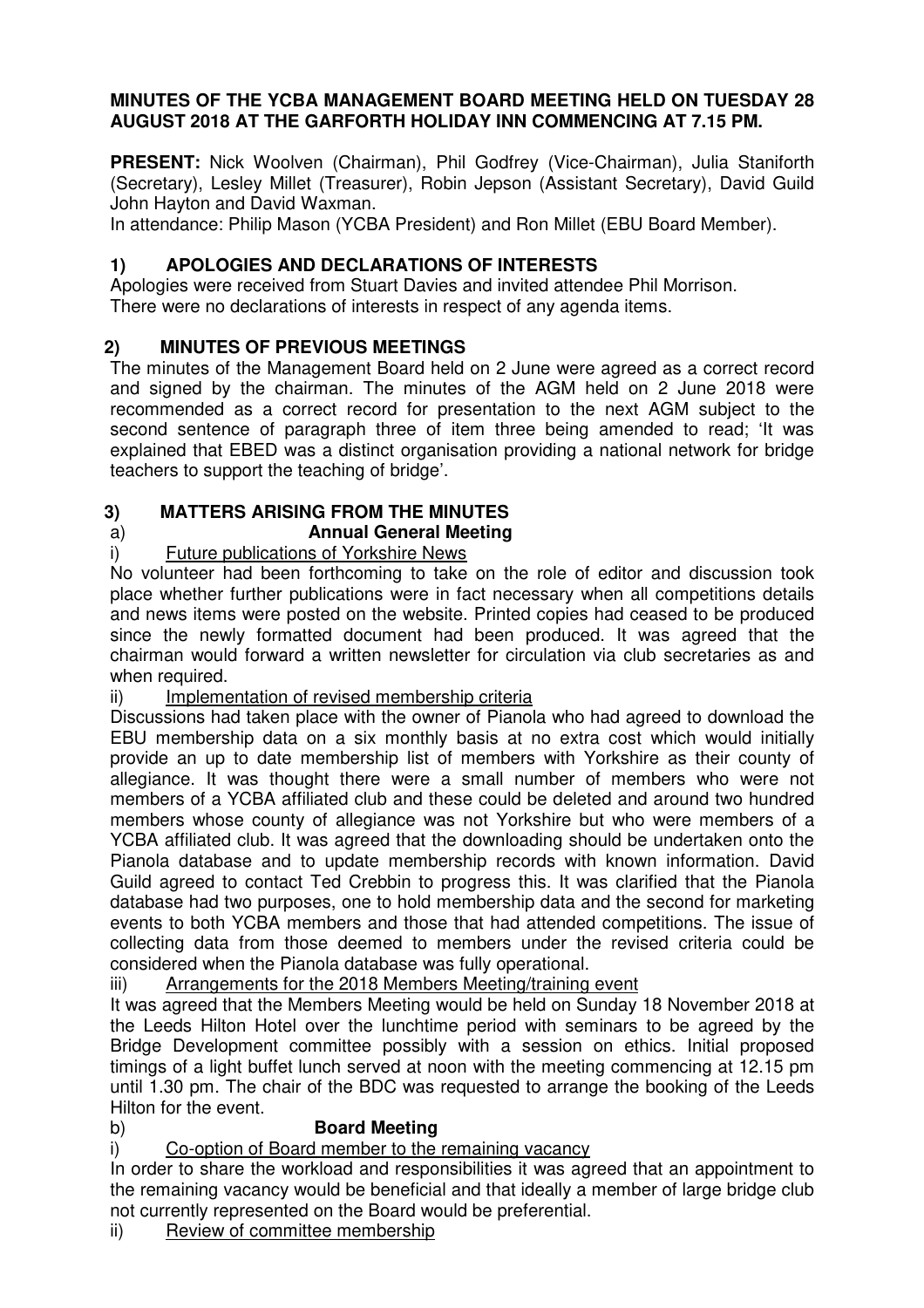Philip Mason was appointed as Chair of the Yorkshire League committee, and Robin Jepson would substitute for the secretary at meetings of the Tournament Committee.

## iii) Appointment of a Fourth Shareholder

David Guild had received a shareholder certificate and it was assumed that Janet Latham had returned her certificate following her retirement from the Board. The secretary reported it was necessary to ensure that the proposed shareholder was eligible in view of his current consultancy role as Regional Development Officer. The secretary agreed to contact the EBU and clarify the issue.

## iv) Duplimated boards for division three of the Yorkshire League

Robin Jepson reported that no teams in Division 3 had objected to the introduction of duplimated boards and the following arrangements would be instigated. James Carpenter had volunteered to collate the Butler scores with Robin providing support. Jim Edwards currently arranged the files for division one and two and James would need to contact Jim for the information. Phil Godfrey would arrange for the duplimating of the Boards with the same security provisos as currently existed for divisions one and two.

## **4) GDPR UPDATE/EBU DATA PROCESSING AGREEMENT**

John Hayton reported that the necessary privacy notices had been published and there had been no issues or concerns arising to date but this may change when marketing using the Pianola database commences.

The EBU had issued a formal agreement document outlining the arrangements for the sharing and transfer of data between the county and the EBU. It was agreed that the document be signed and the secretary was to complete.

# **5) NORTHERN BRIDGE LEAGUE - COMPLAINT REGARDING SELECTION**

Correspondence had been received relating to the selection of reserves for the A2 team and subsequent selection of one of the reserve pairs for the B team for the second match of the 2018 competition. Information had also been requested on selection criteria and it had been explained that this was published on the website. The Chairman explained the issue had resulted from one of the A2 pairs being unsure whether they could play and the withdrawal of a second pair and the necessity of arrange reserves. It was accepted that the communication of the final selection could have been improved to better explain the circumstances that had arisen. The Chairman was asked to respond to the complaint apologising for the perceived lack of communication and that every effort would be made in future to ensure clarity with the selection of reserves.

## **6) SIMULTANEOUS PAIRS ADMINISTRATION**

James Carpenter had volunteered to administer the four events with the EBU compiling and publishing the results. James would liaise with the clubs and arrange to upload a word document of the hand records with a commentary produced by Alan Hayward which James would forward to clubs. The Chairman agreed to contact James and discuss with Stuart Davies the actual details of how the hand records would be compiled and distributed. The Vice- Chair would liaise with James on technical matters.

It was noted that complaints had been received following the last event as no hand records were available immediately after the event for players to take away and it was accepted that this needed to be rectified in order for clubs to continue to take part in the event. The Vice-Chair had agreed with clubs to refund 50% of the entry fee in lieu of the lack of hand records immediately after the event.

A question was asked relating to simultaneous pairs events administered by EBED and David Waxman explained these were for raising funds and it was thought may be open open to non-affiliated clubs to encourage participation in bridge events.

# **7) REPORT ON REGIONAL DEVELOPMENT PILOT PROJECT**

Signed:-----------------------------------------------------------------(Chairman)

Date:-----------------------------------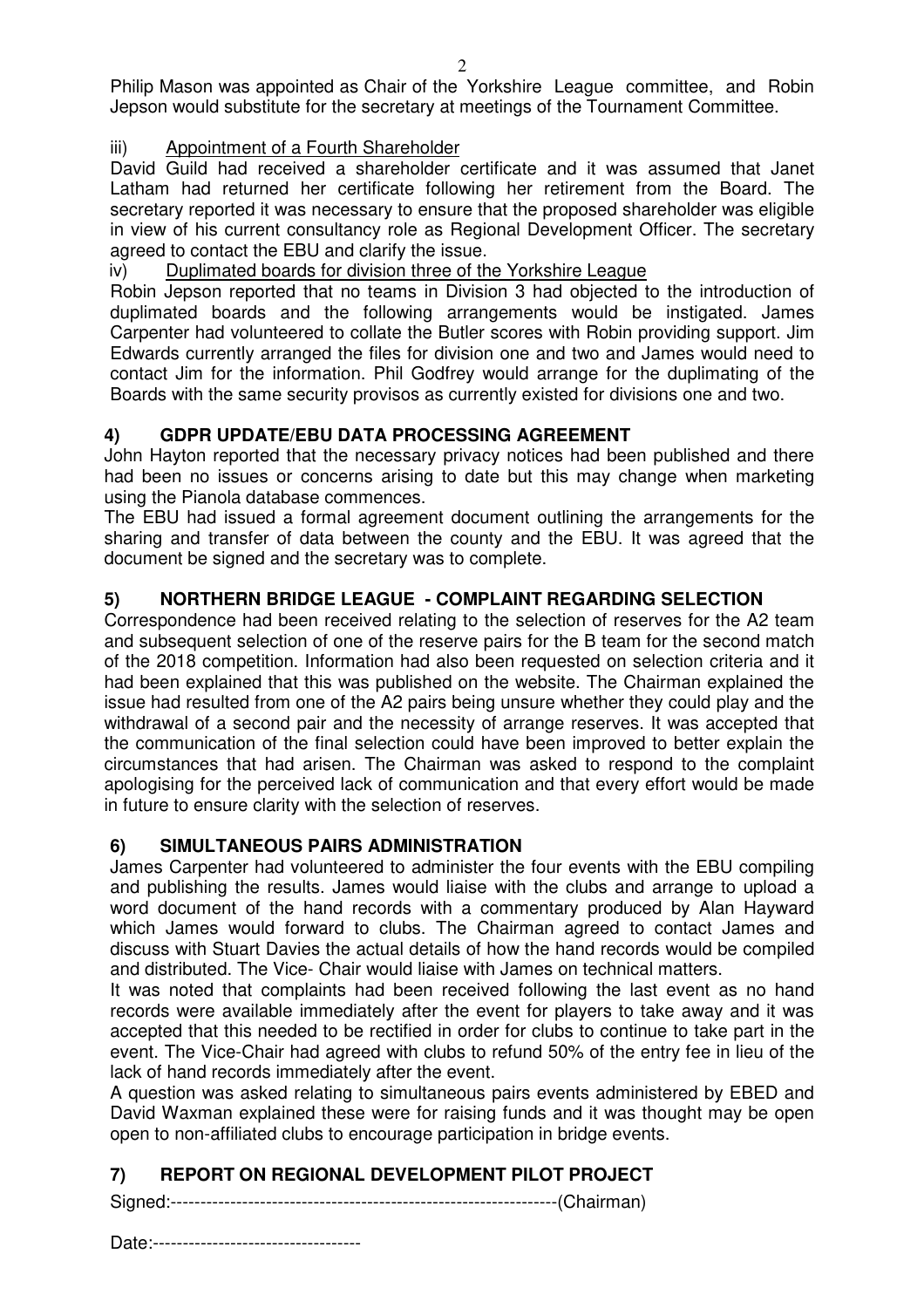A meeting had been arranged but had been deferred due to unforeseen and unavoidable circumstances. The Regional Development Officer outlined that the main focus of the project was to support clubs though intervention to initiate recruitment of new members. Twenty two of the thirty four clubs had been visited and it was felt that the initial task will have been accomplished by the end of 2018.The initiative was now being rolled out nationally with all counties being encouraged to take part and to engage in recruitment of new members. Statistics continued to be produced denoting an increase in the average age of bridge players which needed to be rectified. The EBU had identified that approximately 11.5 bridge players could be expected from every 100,000 of population and YCBA membership should be approximately double based on this statistic. However it was accepted that bridge was not suitable for all and a more targeted approach was needed.

A message of thanks was extended to David Guild for his role which had resulted in an increased membership which was now reflected in an increase in the number of teams competing in the Yorkshire League for the past two seasons. As a result of the pilot the EBU had created a new national post to extend the work started by David.

## **8) EBU'S PROPOSAL TO CEASE THE SECOND SHAREHOLDER MEETING**

Notification had been received from the EBU requesting that consideration be given to a proposal that holding of a second shareholder meeting be revised as follows:

a) To no longer be scheduled and only convened at the requisition of the required number of shareholders

b) To take place every other year with a Chairman's meeting held alternate years.

c) To continue until further notice

Shareholders reported that often there was little business transacted and there would be a saving of around £400 over the two years.

It was agreed that option b) was acceptable and the Chairman would notify the EBU.

### **9) FINANCIAL UPDATE AND ISSUES ARISING FROM THE 2017/18 ACCOUNTS**

The treasurer reported that the current balance was in the region of £44k but this included a number of entries for the forthcoming Great Northern Swiss Pairs event. The YCBA Congress had made a surplus of around £1k which whilst broadly in line with the previous year but reflected a slight reduction over the two days as the previous Friday event had incurred a loss.

An enquiry was made regarding the amount of competition income reflected in the income section of the 2017/2018 accounts and it was explained the figure was the surplus of income over expenditure.

### **10) DIMMIE FLEMING AWARD NOMINATIONS**

The closing date for the receipt of 2018 nominations had now elapsed but it was felt appropriate to consider whether any retiring members of the Board should be considered and the Secretary was asked to contact the EBU to ascertain if a late nomination could be accepted. In the event that nominations could not be accepted it was agreed that further consideration be given to the matter at the next meeting and further information compiled.

### **11) SUCCESSION PLANNING AND FUTURE ORGANISATIONAL ARRANGEMENTS**

The following additional support was noted and particularly welcomed:

- Mike Jackson was now compiling the Yorkshire League fixtures
- James Carpenter was to undertake the administration of the Simultaneous Pairs
- Jim Edwards had assumed responsibility for 'improvers events'

The Chairman agreed to contact the recently appointed County Youth Officer to ascertain if any support with the role was required.

Club liaison would to be discussed at the next Bridge Development Committee meeting.

## **12) ANY OTHER BUSINESS/ITEMS FOR FUTURE MEETINGS**

Signed:-----------------------------------------------------------------(Chairman)

Date:-----------------------------------